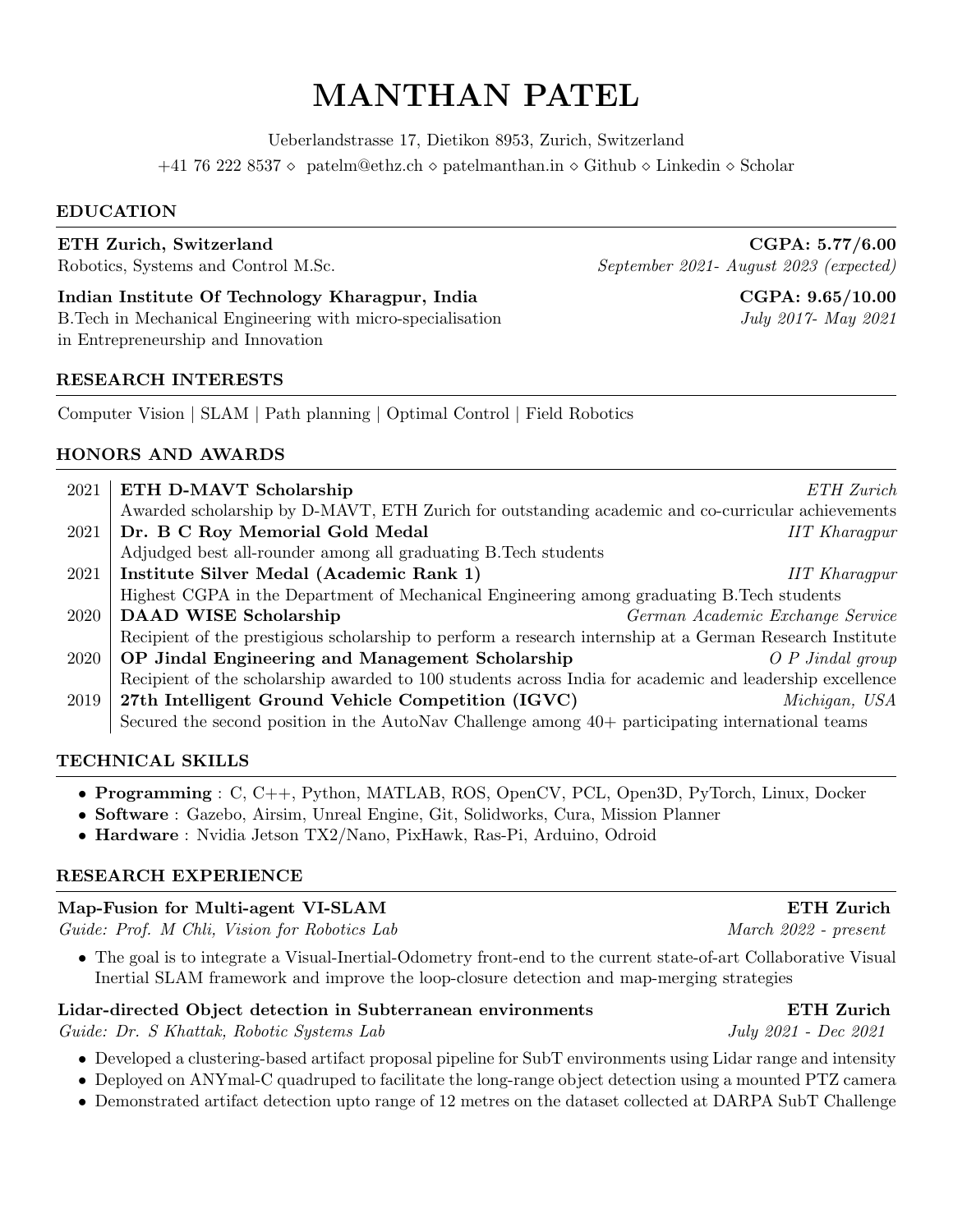# Mapping of Archaeological Sites using UAVs (Bachelor Thesis) **IIT Kharagpur**

- Developed and open-sourced a novel archaeological simulation environment for AirSim [\[Link\]](http://patelmanthan.in/castle-ruins-airsim/)
- Implemented a collaborative SLAM approach for a team of UAVs and extended it for archaeological mapping
- Demonstrated the collaborative mapping of the Sadra Fort (13th Century Indian Fort) with multiple UAVs
- Implemented an RRT\* based informative path-planning approach for autonomous archaeological mapping
- Extended the approach to multi-UAVs using a bounded-distributive strategy for mapping larger sites [\[Thesis\]](https://patelmanthan.in/wp-content/uploads/2020/07/final_BTP_17ME10078.pdf)

# Autonomous Ground Vehicle Research Group **IIT Kharagpur** IIT Kharagpur

Guide: Prof. D Chakravarty Feb 2018 - April 2021

- Designed and implemented control strategies for efficient path tracking of Ackermann steering based vehicles using optimal control methods like Linear Quadratic Regulator and Model Predictive Control [\[Link\]](http://patelmanthan.in/agv-path-tracking-for-ackermann-based-vehicles/)
- Designed the control systems, localization and sensor integration for Mahindra e2o driverless car [\[Link\]](http://patelmanthan.in/agv-mahindra-e2o-driverless-car/)
- Built an autonomous differential-drive robot which could navigate in constrained environment [\[Link\]](http://patelmanthan.in/agv-eklavya/)

# Multi-agent Exploration and Mapping in GPS-denied environments IIT Kharagpur

Guide: Prof. A Bandopadhyay August 2019 - April 2021

- Implemented a receding horizon-based RRT planner to perform information gain-based multi-agent explo-ration with failure recovery in GPS-denied environments in simulation and real-test platforms [\[Link\]](http://rishabh-singh.in/projects/coordinated-exploration/)
- Designed and developed a swarm of four UAVs (3 Quadrotors and 1 Hexcopter) for testing and evaluation

# PROJECTS

# D.R.D.O. SASE's UAV Fleet Challenge **IIT Roorkee** IIT Roorkee

Mission Strategist, simulation and path planning developer Oct 2019 - Dec 2019

- Conceptualized and implemented efficient mission planning strategy, finite state machine and path planning algorithm for a UAV fleet to scan and search described targets in given arena in least time. [\[Link\]](http://patelmanthan.in/d-r-d-o-sases-uav-fleet-challenge/)
- Contributed to the hardware design and development, simulation and testing of four Quadrotors

# Autonomous Agricultural Robot IIT Bombay

Control Systems and Embedded Team Nov 2018 - Dec 2018

- Developed a low-cost autonomous agri-robot with capabilities of autonomous fruit plucking and seed-sowing
- Designed the controller for the 4-DOF Robotic arm, trajectory tracking and electronic architecture [\[Link\]](http://patelmanthan.in/tctd-challenge-7th-inter-iit-tech-meet/)

# RELEVANT COURSEWORK

Vision Algorithms for Mobile Robotics | 3DVision\* | Deep Learning for Autonomous Driving\* | Probabilistic Artificial Intelligence | Intro to Machine Learning\* | Planning and Decision Making for Autonomous Robots | Robot Dynamics | Recursive Estimation\* | Dynamic Programming and Optimal Control \* means ongoing course

# COURSE PROJECTS

- 3D Vision: Working on learning-based methods for the task of reassembly of 3D fractured objects
- Vision Algorithms for mobile Robotics: Implemented a Visual Odometry pipeline from scratch in MATLAB along with local Bundle Adjustment and evaluated the pipeline on 3 different datasets. [\[Link\]](https://github.com/manthan99/VAMR_project)
- Planning and Decision Making for Autonomous Robots: Implemented an RRT-based global planner and MPC-based trajectory tracking for navigation of a spaceship in simulation. [\[Link\]](https://github.com/shobhit55/padm4ar_final21)
- Probabilistic Artificial Intelligence : Projects on (1) Bayesian Neural Network for classification on MNIST dataset, (2) Constrained Bayesian Optimization using Expected Improvement as the Acquisition function, (3) Advantage Actor Critic method for learning policy to land space-ship in a simulation-environment

Guide: Dr. A Ahmad MPI-Intelligent Systems, Tuebingen Co-Guide: Prof. A Bandopadhyay May 2020 - April 2021